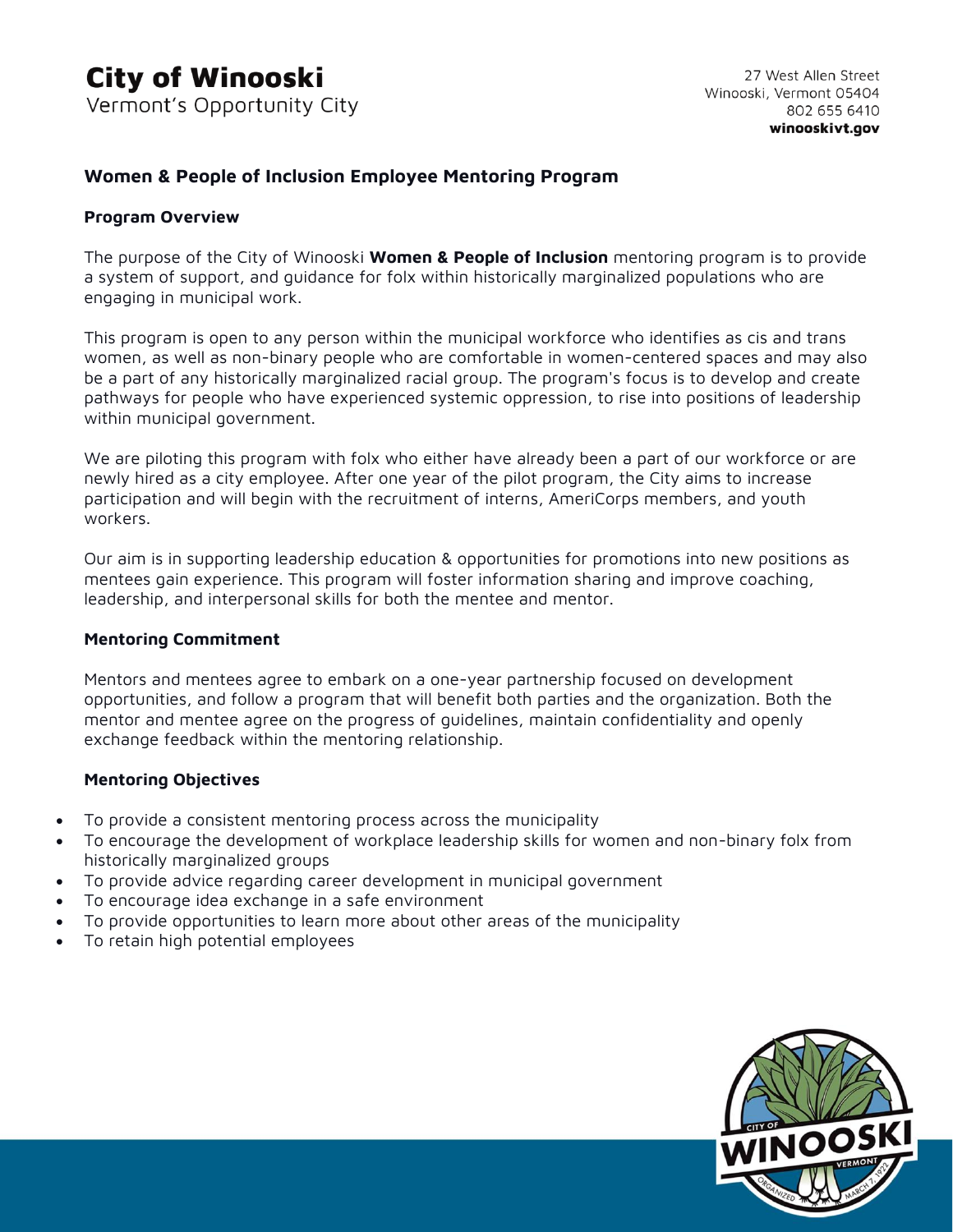## **City of Winooski** Vermont's Opportunity City

#### **Mentoring Program Process**

The following guidelines and processes will help the mentor and mentee understand the program:

- Nominations are accepted once per year
- Supervisors of nominated persons submit a Mentee Enrollment form to the Equity & Inclusion **Director**
- Nominations are reviewed by the City's Leadership Team
- Equity Director notifies participants and schedules orientation
- Program participants (both mentor and mentee) create program goals
- Participants attend monthly check-ins and quarterly mentoring events
- Program surveys are sent to participants to assess the program twice per year
- Mentors may meet with the mentee's manager early in the program to discuss development opportunities (the mentors must get permission from the mentees before this meeting)

#### **Mentee Readiness Areas for supervisors to consider before nomination**

- What is 'executive presence' and how can you demonstrate this?
- How can you demonstrate a willingness to learn and be open to new and different ideas?
- What are specific ways to develop trust in the mentoring relationship?
- What are tangible and intangible ways to determine the success of your mentoring relationship?
- How can you demonstrate initiative in managing your career?

#### **Mentee Orientation and Training**

The goals of the orientation session will be for the Mentee to:

- Develop an understanding of the reason for the mentoring program
- Understand the mentoring program overview and objectives
- Understand roles of the mentoring relationship
- Recognize and leverage strategies to maximize the mentoring relationship
- Understand the role of development planning and how to create and use effective development plans